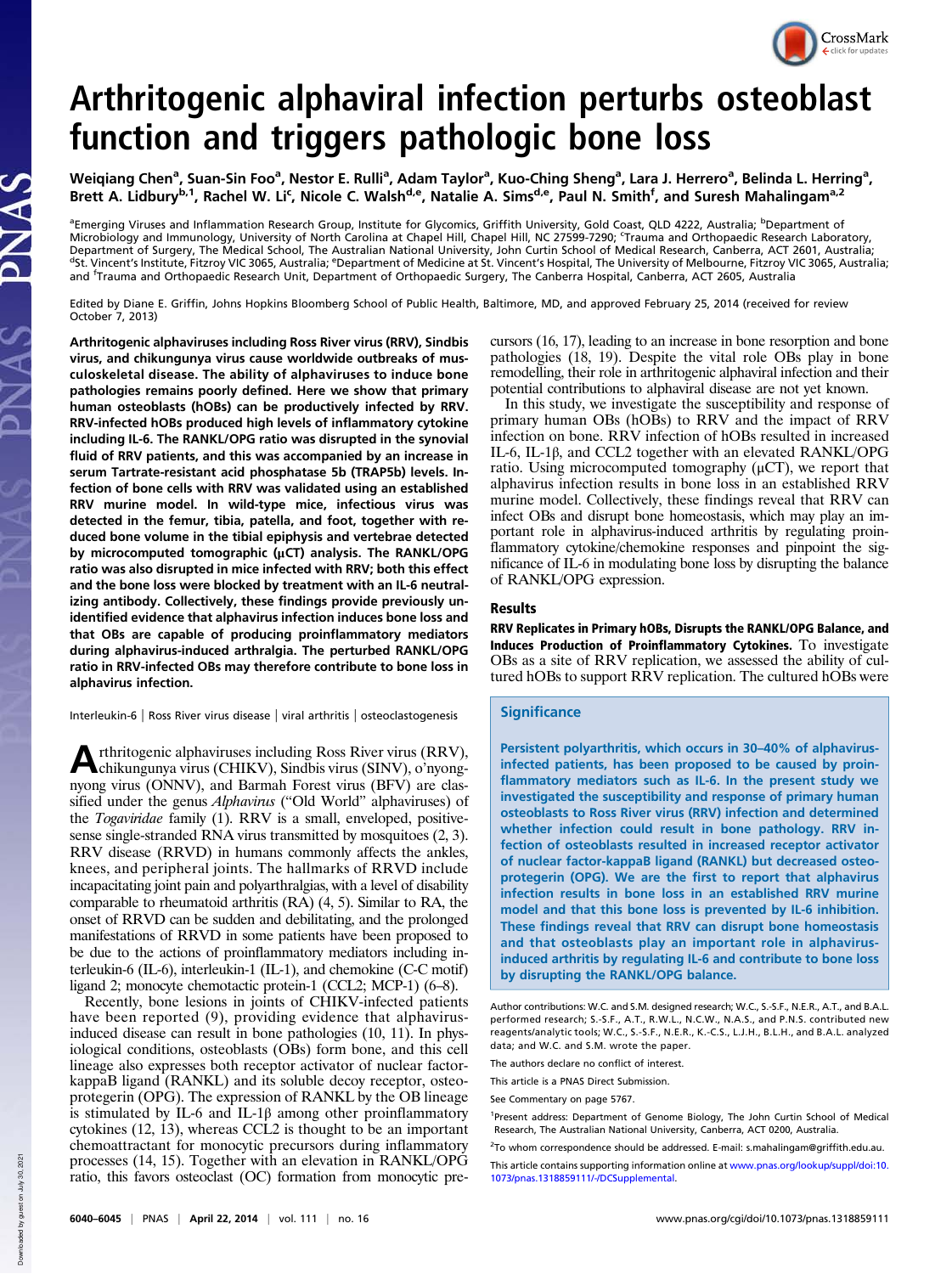

Fig. 1. RRV replicates in primary hOBs and disrupts the RANKL/OPG ratio. Primary hOBs were infected with RRV or treated with medium without virus (mock). (A) The amount of infectious virus in the supernatants was determined by plaque assay. Each data point represents the mean  $\pm$  SEM of primary hOBs from seven healthy individuals, performed in duplicate. \*P < 0.001 using two-way ANOVA with Bonferroni posttest. (B) IL-6, CCL2, (C) RANKL and OPG protein levels in mock- and RRV-infected hOBs supernatants were determined by ELISA, and the (D) RANKL/OPG ratio is shown. Data shown are mean  $\pm$  SEM, performed in duplicate. \* $P < 0.05$ , using Student t test, comparing mock- and RRV-infected. (E) Supernatants were tested for the ability to induce TRAP+ multinuclear cells from RAW264.7 cells, in the presence and absence of recombinant hOPG. RAW264.7 cells were cultured either with 10 ng/mL, 2 ng/mL, or 0.4 ng/mL hOPG, or with supernatants collected from RRV-infected hOBs at 96 h.p.i. Cells were stained for TRAP, with no counterstaining, after 8 d and visualized using light microscopy (20×). Arrows indicate TRAP+ cells. (F) The number of TRAP+ multinuclear cells (OC-like cells) per well was quantified. Images shown are representative of three independent experiments. Data are presented as mean  $\pm$  SEM, performed in triplicate.  $*P < 0.05$  using one-way ANOVA with Tukey's posttest. S/N, supernatant.

phenotypically characterized (Fig. S1) and infected with RRV– EGFP at a multiplicity of infection (MOI) of 1, 5, or 10. The virus titer increased for all MOIs, peaking at 24 h postinfection (h.p.i.) and declining to almost undetectable levels by 96 h.p.i. (Fig. 1A). These findings demonstrate that hOBs are susceptible to infection by RRV and suggest OB as a cellular target for arthritogenic alphaviruses.

Proinflammatory cytokines and chemokines are involved in the pathogenesis of alphaviral arthritides (6, 7). At 24 and 96 h.p.i., we performed ELISA and qualitative RT-PCR (qRT-PCR) analysis to evaluate cytokine/chemokine levels in mock- and RRVinfected hOBs. A correlation was observed between protein and mRNA expression (Fig. S2A), where IL-6 and CCL2 were significantly increased  $(P < 0.05)$  in RRV-infected hOBs compared with mock controls (Fig. 1B). Similarly, IL-1 $\beta$  levels increased significantly ( $P < 0.05$ ) in response to RRV infection (Fig. S2 B) and  $C$ ). TNF- $\alpha$  mRNA expression was transient and declined to a level comparable to mock controls, although TNF-α protein

Downloaded by guest on July 30, 2021

loaded by guest on

Down

2021 July 30, was not detected (Fig.  $S2 B$  and C). These findings show that RRV infection of hOBs stimulated the production of proinflammatory factors IL-6, CCL2 and IL-1β, which are known to promote osteoclastogenesis (12, 20, 21).

To define the role of OBs in RRV infection, RANKL and OPG were measured in the supernatants of mock- and RRVinfected hOBs. At 24 and 96 h.p.i., RANKL levels were significantly ( $P < 0.05$ ) increased in RRV-infected hOBs. In contrast, OPG was significantly ( $P < 0.05$ ) lower in the RRV-infected cultures compared with mock controls (Fig. 1C). As a result, the RANKL/OPG ratio was markedly increased at 24 and 96 h.p.i. (Fig. 1D). Therefore, RRV infection disrupts the RANKL/OPG balance in hOBs, which suggests that RRV infection may affect osteoclastogenesis.

Primary hOBs Enhance Osteoclastogenesis in Response to RRV Infection. Osteoclastogenesis is regulated by OBs in the context of physiological bone remodelling, and disruption of the RANKL/OPG system can tilt the balance toward bone resorption (22). At 96 h.p.i., supernatants from RRV-infected hOBs were tested for their ability to induce Tartrate-resistant acid phosphatase (TRAP) positive (TRAP+) multinuclear cells from mouse leukaemic monocyte macrophage cell line (RAW264.7 cells) as a model of osteoclastogenesis. As a positive control, RAW264.7 cells were differentiated to TRAP+ cells using recombinant human RANKL (hRANKL), in a process that could be inhibited using recombinant human OPG (hOPG) (Fig. S3A). The dose-dependent inhibition of hRANKL by hOPG is shown in Fig. S3B. RAW264.7 cells were cultured with supernatants from RRVinfected hOBs, and TRAP+ multinuclear cell formation was inhibited with the increasing levels of hOPG (Fig. 1E). The number of TRAP+ cells decreased ( $P < 0.05$ ) with increasing levels of hOPG (Fig. 1F). RRV-infected RAW264.7 cells did not differentiate into TRAP+ cells, suggesting that RRV-infected RAW264.7 cells alone cannot induce osteoclastogenesis in the absence of OBs (Fig. S4A). Consistent with the results with hOBs, RAW264.7 cells cultured with 24 h supernatant from RRV-infected primary murine OBs (mOBs) showed a clear increase in TRAP+ cells after 6 d in culture, compared with those treated with supernatant from mockinfected OBs (Fig. S4B). Together, these data suggest that RRV infection of OBs can induce osteoclastogenesis in a RANKLdependent manner.

RANKL/OPG Disruption in Synovial Fluid and Elevated Serum Levels of TRAP5B in RRV Patients. Pathologic bone loss in inflammatory arthritis is in part due to increased bone resorption, leading to an imbalance in the coordinated action of bone-forming OBs and bone-resorbing OCs (23, 24). In the synovial fluid of RRV patients, RANKL protein levels were higher, and OPG protein levels were lower than in healthy controls (Fig. 2A). This resulted in a markedly elevated RANKL/OPG ratio in RRV patients (Fig. 2B). In addition, serum TRAP5b levels were significantly  $(P < 0.05)$  higher in RRV patients (Fig. 2C), indicating increased osteoclastogenesis in response to RRV infection.



Fig. 2. RRV infection perturbs the RANKL/OPG ratio in RRV-infected patients. (A) Synovial fluid from healthy ( $n = 6$ ) and RRV patients ( $n = 12$ ) were tested for RANKL and OPG protein levels, and the (B) RANKL/OPG ratio is shown. (C) Serum from healthy ( $n = 10$ ) and RRV patients ( $n = 14$ ) was tested for TRAP5b. Data are presented as mean  $\pm$  SEM. Each symbol represents an individual patient.\* $P < 0.01$  using Mann–Whitney U test.

**MICROBIOLOG**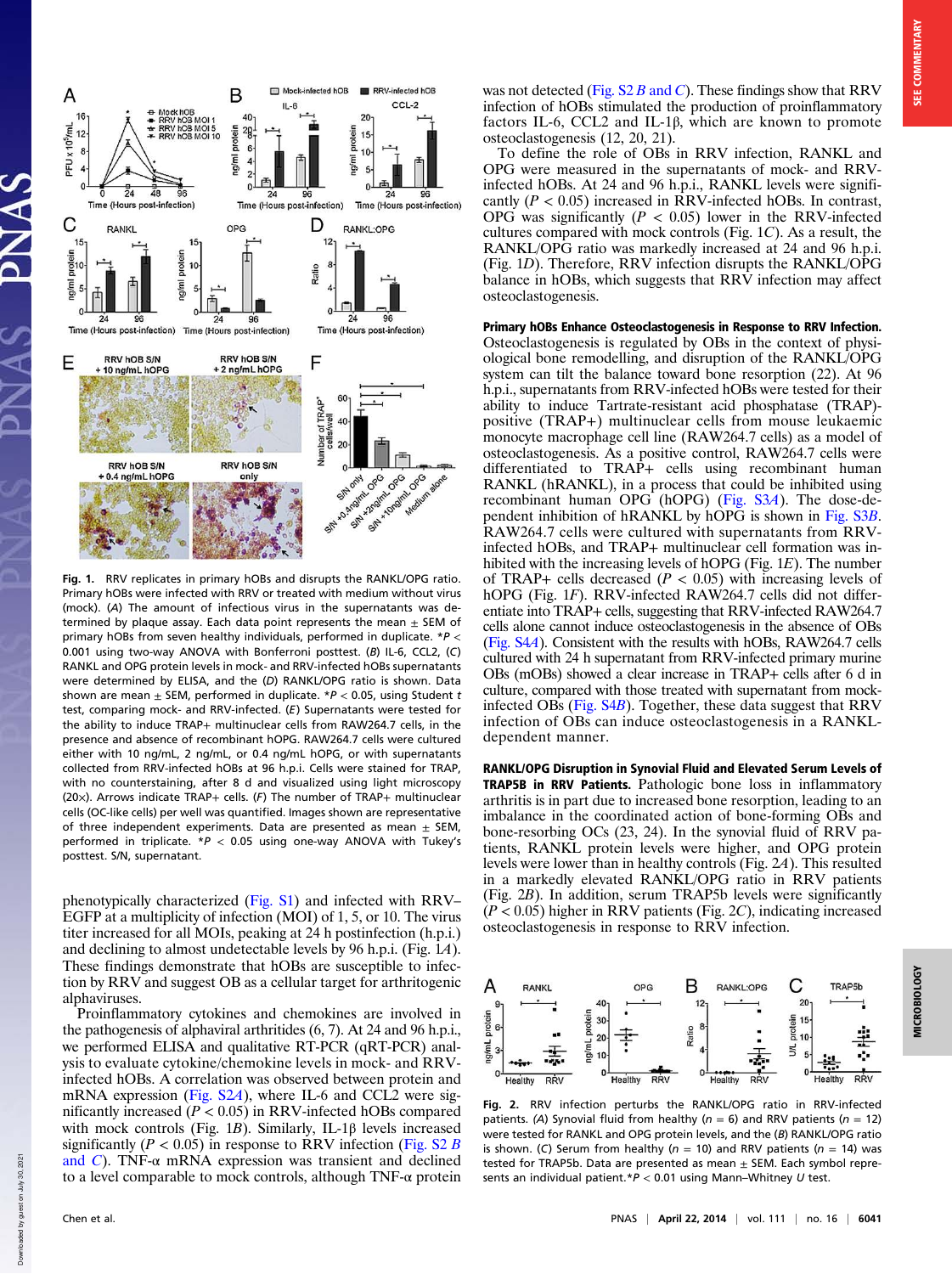

Fig. 3. RRV replicates in murine bones. Twenty-one–d-old C57BL/6 WT mice were infected s.c. with 10<sup>6</sup> pfu of RRV–EGFP or with diluent alone. (A) At day 2 p.i., the femur, tibia, patella, and foot from mock- and RRV-infected mice ( $n =$ 10) were collected and homogenized, and the presence of infectious virus determined by plaque assays. (B) Hind limbs of mock- and RRV-infected mice were removed, fixed in 4% PFA, decalcified in 14% EDTA, and cryosectioned (5 μm). Osteocalcin (red), replicating RRV–GFP (green, white arrows) and nuclei (blue), was visualized by confocal microscopy. (Scale bar, 30 μm.) (C) Osteoblastic cell fractions (F3 and F4) were isolated from knee joints of C57BL/6 WT mice and infected with RRV–EGFP at an MOI of 0.1 or with PBS (mock). At 24 h.p.i., mock- and RRV-infected bone tissues were visualized for EGFP by fluorescence microscopy (20×). F1, fraction 1; F2, fraction 2; F3, fraction 3; F4, fraction 4. DIC, differential interference contrast.

RRV Replicates in Murine Bone Cells and Induces Bone Loss. To determine if RRV can replicate in bone, RRV-infected WT mice were killed and the femur, tibia, patella, and foot collected for measurement of virus titers by plaque assay, with high viral titers detected in each of these sites (Fig. 3A). To further investigate if RRV localizes in bone tissue during infection, mock- and RRVinfected mice were killed and perfused with phosphate buffer saline (PBS), and their hind limbs were decalcified and cryosectioned. RRV replication, observed as EGFP expression, was detected in cells lining the periosteum of femur, tibia, and foot and in the patella (Fig. 3B). In a separate experiment, we demonstrated RRV replication in ex vivo OB-enriched cell preparations as determined by GFP expression (Fig. 3C). Although RRV replication was detected in joint cell fractions, the virus titers in fractions 3 and 4 (osteoblastic bone cells) were significantly higher ( $P < 0.001$ ) than in fractions 1 and 2 (bone marrow cells, reticulocytes, and leukocytes) (Fig. S5A). Furthermore, fraction 3 and 4 cultures maintained detectable RRV replication until day 21 p.i., whereas RRV was only detectable in fractions 1 and 2 at day 1 p.i. (Table S1). In murine ex vivo OB cultures, the gene transcripts of IL-6, CCL2, IL-1β, and, to a lesser extent, TNF-α were clearly induced in response to RRV infection (Fig. S5B). These findings indicate that OBs are targets for RRV infection and are a source of proinflammatory factors during natural infection.

Using the established murine model of RRV infection, the impact of infection on bone architecture was evaluated by μCT. By day 15 p.i., μCT imaging showed clear bone loss in the tibial epiphysis, metatarsal joints, and vertebrae of RRV-infected mice, suggesting that RRV-induced bone loss is systemic (Fig. 4 A and B). In the tibial epiphysis and vertebrae of RRV-infected mice, bone volume was reduced by 10%, accompanied by a decrease in trabecular thickness (Tb.Th), as observed compared with salineinjected controls (Fig. 4  $C$  and  $D$ ). In addition, the width of growth plate and cortical bones of RRV-infected mice were significantly reduced compared with control mice (Fig.  $5 \land A$  and  $B$ ), indicating impairment in growth due to the infection. Histologic analysis also confirmed increased TRAP+ OCs (Fig. S6) and bone loss in the tibial epiphysis (Fig. 5C). These data are consistent with the disrupted RANKL/OPG ratio and high TRAP5b levels observed in RRV patients.



Fig. 4. Bone phenotype of RRV-infected C57BL/6 mice. μCT surface reconstruction performed in (A) hind limbs and (B) L5 vertebrae of mock- and RRVinfected WT mice (day 15 p.i.). BV/TV and Tb.Th in the (C) proximal tibial epiphysis and (D) L5 vertebrae of mock- and RRV-infected mice at day 15 p.i. are shown.  $*P < 0.05$ , using Student t test, comparing mock- and RRV-infected. Images of proximal tibial epiphysis, foot, and vertebrae represent observations in 3–5 mice per group. Each symbol represents a single mouse. Data represent mean  $\pm$  SEM of 3-5 mice. F, foot; TE, tibial epiphysis.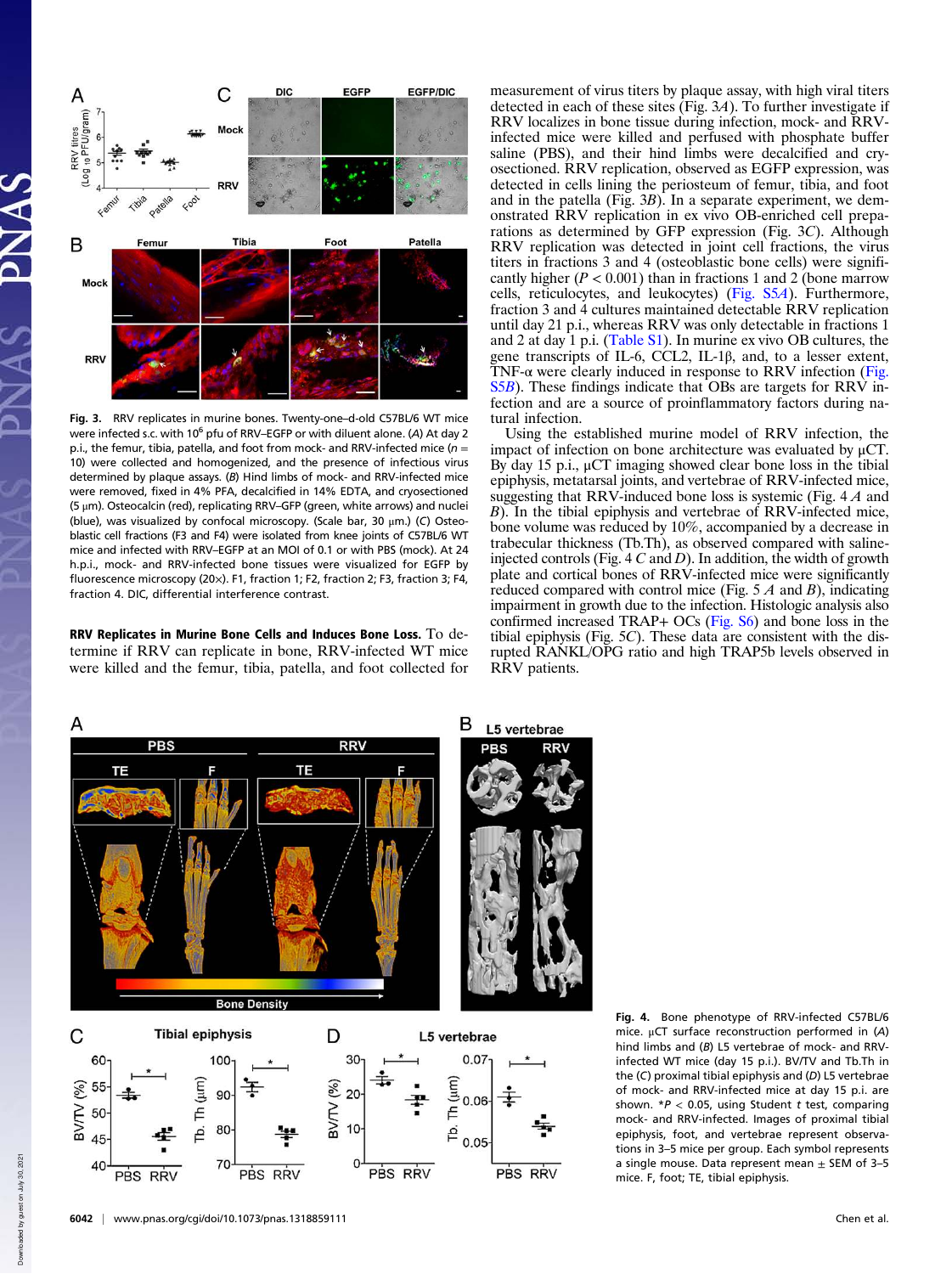

Fig. 5. RRV infection reduces growth plate width and cortical bone thickness. (A) Paraffin-sectioned (5 μm) sections from proximal tibia of mock- and RRVinfected WT mice were stained with Masson's trichrome stain at day 10 and 15 after infection (20×). Representative images from three to five mice per group are shown. (B) The width of cortical bones and growth plates of mock- and RRVinfected WT mice from five areas were measured. Data represent mean  $\pm$  SEM of 3–5 mice per group.  $*P < 0.05$  using one-way ANOVA with Turkey's posttest. (C) Plastic-embedded sections (5 μm) of tibiae from mock- and RRV-infected mice are stained with von Kossa stain at day 10 and 15 after infection (20×). C, cortical bone; GP, growth plate; M, muscles; TE, tibial epiphysis.

IL-6 Neutralization Prevented RRV-Induced Increases in the RANKL/

OPG Ratio and Bone Loss. To investigate the role of IL-6 in RRV-induced bone loss, hind limbs from WT mice and mice treated with an IL-6 neutralizing antibody were collected at day 10 p.i. for μCT analysis. Reduced IL-6 protein levels in antibodytreated mice at day 10 p.i. were confirmed by ELISA (Fig. S7A). In response to RRV infection, WT mice showed severe bone loss at day 10 p.i. compared with control mice (Fig. 6A). However, IL-6 inhibition in RRV-infected mice ameliorated bone loss (Fig. 6B), preserving bone volume/tissue volume (BV/TV) and Tb.Th (Fig. 6C) compared with control RRV-infected mice. This implicates IL-6 as a key mediator of RRV-induced bone loss. The serum RANKL/OPG ratio in IL-6 neutralized mice was also significantly ( $P < 0.001$ ) reduced compared with infected control mice, and did not differ from mock controls (Fig. 6D), suggesting that IL-6 plays a significant role in triggering alphavirus-induced bone loss in part by increasing the RANKL/OPG ratio. Although IL-6 neutralization significantly reduced RRV clinical score during early disease, it had no effect at peak RRVD (day 10 p.i.), nor did it improve weight gain in these animals (Fig. S7B). RRV titres in the ankle joints of IL-6 neutralized mice were significantly reduced compared with isotype control mice (Fig. S7C), suggesting that IL-6 also dampens viral clearance.

# **SEE COMMENTARY** MICROBIOLOGY SEE COMMENTARY

Previous research on arthritogenic alphavirus-induced inflammation has revealed that the progression of musculoskeletal damage is mediated by proinflammatory cytokines and chemokines produced in response to infection (25–27). However, the exact mechanisms and inflammatory factors involved in alphavirus-induced arthralgia in bone tissues are not known. The synovial fluid of RRV-infected patients showed an imbalanced RANKL/OPG ratio, together with high serum TRAP5b levels, suggesting that RRV infection can result in increased osteoclastogenesis. Abnormally high bone resorption contributes to joint erosions and systemic bone loss, both hallmarks of RA. Similarly, radiographic evidence of bone erosions has been reported in CHIKV-infected patients (9, 28, 29). We demonstrate that RRV infection results in bone loss using an established murine model of RRV-induced arthritis. The proximal tibial epiphysis, dorsal metatarsophalangeal joints of the foot, and vertebrae of infected mice showed reduced bone volume, suggesting that increased osteoclastogenesis in response to RRV infection can induce bone loss. The murine model of RRV infection showed severe disease signs characterized by reduced growth plate width, hind-limb weakness, and dragging (25). Replication of Sindbis-group alphaviruses has been described in murine long bones  $(30)$ , and here we demonstrate previously unidentified high levels of infectious RRV in bones, specifically the femur, tibia, foot, and patella. Cells lining the periosteum in multiple bones of hind limbs were infected by RRV. In addition, RRV infects murine ex vivo OB cells effectively during the early phase of infection and support persistent infections up to day 21 p.i. Therefore, these findings suggest that RRV-infected osteoblastic cells may contribute to the pathogenesis of RRV-induced polyarthritis.

OBs play an important role in regulating osteoclastogenesis through their regulated expression of RANKL and OPG, with an increased RANKL/OPG ratio creating proosteoclastic conditions within the local bone microenvironment (22, 24). Nonosteoblastic cells with elevated RANKL expression, such as T cells and synovial fibroblasts, also contribute to regulating OC differentiation and bone loss in inflammatory arthritis (20, 31). In response to RRV infection, hOBs showed an increase in RANKL expression, whereas OPG expression decreased. Hence, our findings highlight the potential role of OBs in RRV pathogenesis and provide previously unidentified evidence of OB involvement in alphaviral-induced disease. OBs interact with precursor monocytic cells through RANKL/RANK to induce maturation of OCs in vivo (32). This system can be modeled in vitro using RAW264.7 cells, which have the capacity to differentiate into TRAP+ multinuclear OCs in the presence of hRANKL (33). RRV-infected hOBs enhanced osteoclastogenesis through disruption of the RANKL/OPG ratio. This result is consistent with an increase in circulating serum TRAP5b in RRV patients. Recently, alterations in the RANKL/ OPG ratio have been reported in CHIKV-infected hOBs (11), suggesting that our findings may be broadly applicable to other arthritogenic viruses. Therefore, the elevation in RANKL and suppression of OPG expression highlight the likelihood that OBs may play an important role in the development of persistent musculoskeletal symptoms in arthritogenic alphavirus-induced disease.

Our work also demonstrates that IL-6 is a critical mediator of the RRV-induced increase in RANKL/OPG ratio and bone loss. Several inflammatory cytokines and chemokines play key roles in both the regulation of factors that influence bone remodelling and the pathogenesis of alphavirus infection (34). In alphavirusinduced arthralgia, IL-6 is expressed in affected joints (35) and a role for IL-6 in determining alphavirus disease severity has been proposed (7, 26). Skeletal muscles (36) and cells of bones (37) can produce IL-6, which is highly elevated and associated with persistent arthralgia in chronic alphaviral infections  $(7, 38)$ . IL-6 is a pleiotropic cytokine important in regulating immune responses and bone metabolism in diseases such as osteoporosis and Paget disease (39, 40), and mediates increased osteoclastogenesis in murine models of ovariectomy-induced (41) and

hown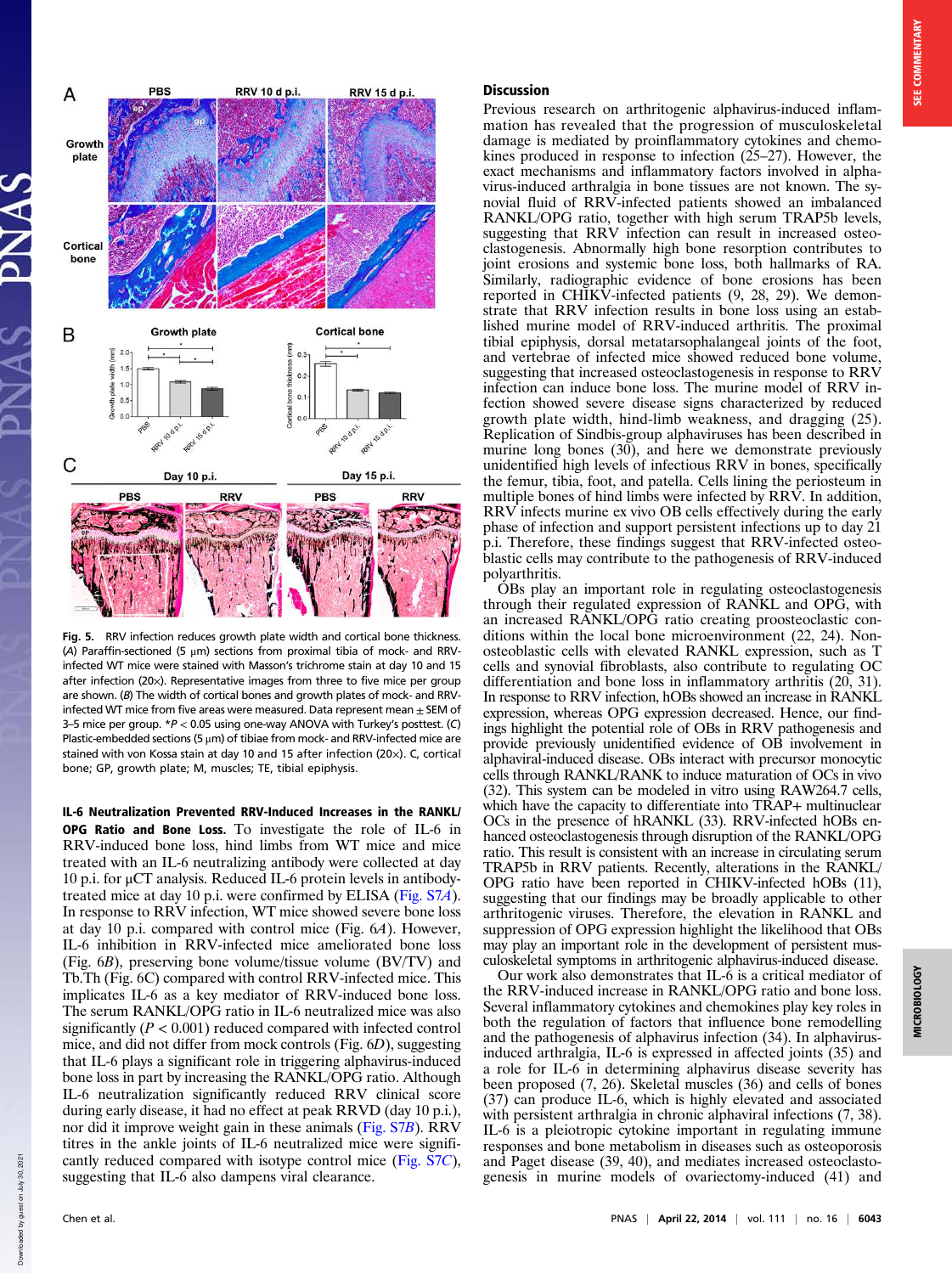

arthritic (42) bone loss. In addition, IL-6 has a central role in the up-regulation of RANKL in OBs (10, 11), the induction of CCL2 (43), and the development of joint pain (44). In fact, low bone mass and high OC numbers have been reported in the growing skeleton of transgenic IL-6 mice, a model of chronic inflammation (45). We have shown that RRV-induced bone loss is ameliorated in the absence of IL-6, suggesting that IL-6 is a crucial osteotropic factor that regulates bone loss during RRVD.

Our work provides unique insights into the bone pathophysiology in alphavirus-induced arthralgia. The alteration in the RANKL/ OPG ratio toward bone resorption contributes to increasing osteoclastogenesis and possibly the aggravation of arthralgia after RRV infection. Our study highlights a possible OB-mediated mechanism that contributes to inflammation-induced bone loss following RRV infection through RANKL-mediated osteoclastogenesis. We showed that IL-6 is essential for bone loss during RRV infection and inhibition of IL-6 alleviates inflammation during early RRVD but not in later stages of the disease, suggesting that RRV-induced bone loss may be driven by early inflammatory responses. Therefore, targeting IL-6 in early RRVD using anti–IL-6R antibodies, such as tocilizumab, will likely be therapeutically beneficial in the prevention of RRV-induced bone loss.

### Materials and Methods

Viruses. Stocks of T48 strain of RRV (RRV-T48) were generated from the fulllength T48 cDNA clone (46). Stocks of RRV that expressed EGFP were kindly provided by Mark Heise (University of North Carolina at Chapel Hill, Chapel Hill, NC). RRV titres were determined by plaque assay on Vero cells as described previously (47).

Mice. C57BL/6 WT mice were obtained from the Animal Resource Centre and bred in-house. The 21-d-old male and female mice, of equal distribution, were inoculated s.c. in the thorax below the right forelimb with  $10^4$  pfu of RRV-T48 or 10<sup>6</sup> pfu of RRV–EGFP diluted in PBS as described (47). Mice were monitored daily for diet and well-being. Mice were weighted and scored for disease signs every 24 h as described previously (27). All animal experiments were approved by the Animal Ethics Committee of Griffith University (BDD/06/11/AEC).

Fig. 6. Treatment with IL-6 neutralizing antibody ameliorates RRV-induced bone loss in C57BL/6 mice. μCT surface reconstruction performed in hind limbs from RRV-infected (A) WT and (B) IL-6 neutralized mice at day 10 after infection. Images of proximal tibial epiphysis represent observations in 3–5 mice per group. (C) BV/TV, Tb.Th in the proximal tibial epiphysis, and (D) RANKL/OPG ratio in the serum from mock- or RRV-infected and Rat IgG1 isotype control or IL-6 neutralizing antibody treated mice at day 10 p.i. are shown.  $*P < 0.05$  using one-way ANOVA with Turkey's posttest. Each symbol represents a single mouse. Data represent mean  $\pm$  SEM of 3–5 mice per group.

IL-6 Neutralization in Vivo. Twenty-one-d-old WT mice received injections of neutralizing anti–IL-6 antibody (MP5-20F3, BioXcell) or Rat IgG1 isotype control: 500 μg intraperitoneally at day 0 and at days 2, 4, 6, and 8 p.i. Mice were killed and serum collected at day 10 postinfection. Hind limbs were fixed in 4% (wt/vol) paraformaldehyde (PFA) and stored in 70% ethanol.

Histology. Mice were killed, hind limbs collected, fixed in 4% (wt/vol) PFA, decalcified, and embedded in paraffin or plastic. Five micrometer sections were prepared and stained with TRAP, Masson's trichrome, and von Kossa stains.

Primary Cell Cultures. Primary mOBs were obtained from the calvarial bones of C57BL/6 WT mice, of equal sex distribution, as described previously with minor modifications (48). Murine joint cell fractions were generated according to the amount of time exposed to collagenase digestion as described previously (30, 49). Primary hOBs were obtained from trabecular bone specimens of seven healthy individuals (four males, three females) aged 50–60 y undergoing orthopedic operations for causes unrelated to arthritis or osteoporosis. The hOBs were cultured from bone fragments as described previously (50). See SI Materials and Methods for details.

Patient Samples. Convalescent serum samples from 14 RRV patients (age range, 21–66 y; male to female ratio, 7:7) serologically confirmed with IgG anti-RRV were provided by Andrew Lloyd (University of New South Wales, Kensington, Australia). Serum samples from 13 healthy individuals (age range, 18–65 y; male to female ratio, 7:6) were provided by the Australian Red Cross. Twelve synovial fluid samples from patients with RRV-induced polyarthritis (age range, 30–45 y; male to female ratio, 6:6) were provided by The Royal Melbourne Hospital. Synovial fluids from six healthy individuals (age range, 47–60 y; male to female ratio, 3:3) for causes unrelated to arthritis or osteoporosis were provided by Australian National University Medical School. All human samples were collected with informed consent and human ethics approval.

OC-Like Cell Differentiation Assays. RAW264.7 cells were cultured with supernatant from RRV-infected hOBs. After 8 d in culture, cells were fixed for detection of TRAP enzyme activity. See SI Materials and Methods for details.

TRAP Histochemical Staining. Cells were fixed in 4% (wt/vol) PFA, and TRAP enzyme activity was detected using Sigma-Aldrich kit 387-A according to the manufacturer's instructions. For in vitro inhibition of TRAP+ cell differentiation, see SI Materials and Methods for details.